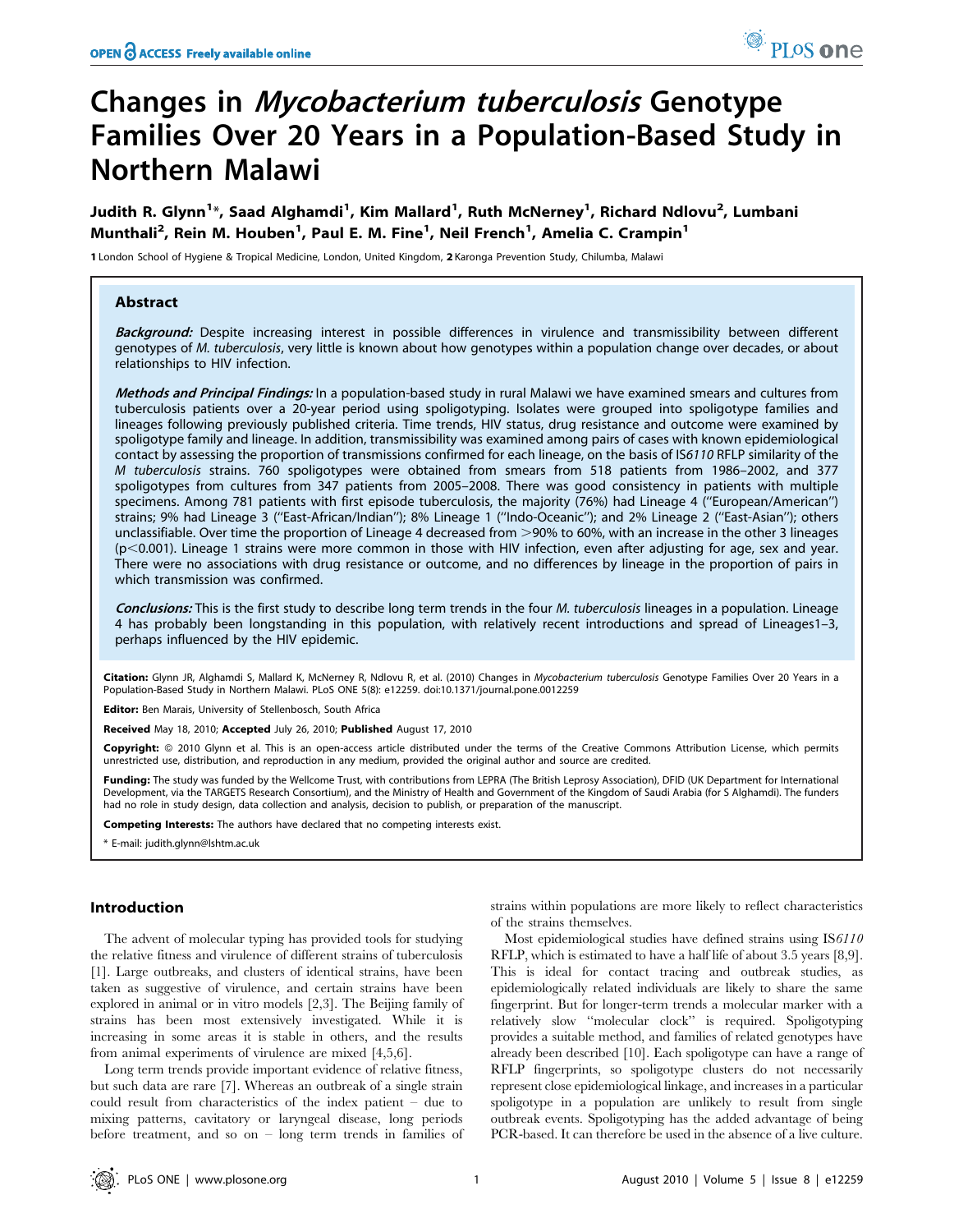More recently different lineages of M. tuberculosis have been described, based on deletions and single nucleotide polymorphisms (SNPs). Some of the families described by spoligotype fit closely with these lineages, whereas Lineage 4 contains several related spoligotype families [1].

In the Karonga Prevention Study in northern Malawi we have already described RFLP based clustering results from 1996 onwards [11,12]. Using stored sputum smears, and more recent samples, we now characterise the strains present in the population over a 20 year period from 1986, examining trends and patient characteristics over time.

#### Methods

Ethics statement: The studies were approved by the Health Sciences Research Committee, Malawi and by the ethics committee of the London School of Hygiene and Tropical Medicine, UK. The specimens were collected as part of routine tuberculosis clinical activities. HIV testing was performed with counselling and consent. Written consent was sought for all later studies, including the contact study.

The Lepra Evaluation Project/Karonga Prevention Study has been carrying out population-based studies of mycobacterial disease in Karonga District, northern Malawi since the 1980s. Information on all tuberculosis cases diagnosed in the district since 1986 has been collected. Project staff are based at peripheral clinics and in the district hospital and screen individuals with chronic cough and other symptoms suggestive of tuberculosis. Diagnosed patients are interviewed, and since 1988 have been HIV tested, after counselling, and if consent is given. Procedures have been described in detail elsewhere [13]. The population of the district is now around 250,000, with 100–150 microbiologically confirmed tuberculosis cases diagnosed each year.

At least three smears are examined per patient with fluorescence microscopy, and positives confirmed on light microscopy. Since 1986 cultures have been sent to the UK for species identification and drug resistance testing. RFLP fingerprinting has been done in the UK on specimens from 1996, and spoligotyping on all cultures from late 2005 onwards [11].

Over the course of the study, smears have been stored. Many have subsequently been lost, possibly when the new laboratory was built, but 555 positive smears from the period 1986–96 remain. These were not a true random sample, but were not selected for any particular purpose so should be representative of circulating strains from the whole district.

Spoligotyping [14] was performed on these archived smears using the van der Zanden protocol [15] with Chelex extraction of the DNA, and using neat, 1:10 and 1:100 diluted DNA. To check

the reliability of results from stored smears, spoligotyping was also carried out on more recent smears from 2002. Many patients had multiple smears, and these were processed independently, blind to the patient's identity. Spoligotypes were also done on all cultures received in the laboratory from late 2005–8. Therefore spoligotype results were available from unselected patients from throughout Karonga District from 1986–2008 (figure 1).

Spoligotyping results were scanned and analysed using BioNumerics software (Applied Maths, Belgium) and checked individually by eye. Results were described by the octal code [16], and classified by comparison with the SpolDB4 database [10]. Results were also grouped into lineages based on the spoligotype [1,17]. Analyses assessed the trends over time in lineages, spoligotype families, and spoligotypes. The characteristics of patients within each group were compared. Whether there was any evidence of variation by lineage or spoligotype was assessed overall (by chi squared test) and any associations found were assessed in more detail, using logistic regression to adjust for confounders.

As a further test of whether the lineages convey different characteristics, data on transmission in contact pairs were reanalysed. We have previously identified 143 pairs of individuals in which the first case had smear positive TB, and the second case was linked epidemiologically [18]. Epidemiological linkage was established by asking patients about contacts with previous individuals with tuberculosis and from long-standing epidemiological studies that allow close-relatives and those living in the same household to be identified. This is described in detail elsewhere [18]. We have shown that whether the second case had apparently acquired their M. tuberculosis from transmission from the first case – based on RFLP matching – depended on closeness of contact and HIV status of the first case. We defined transmission as confirmed if the second case in the pair had an identical RFLP pattern to the first, or if the pattern differed by 1–4 bands and the later strain was the first example of the new pattern in the population. We now categorise the strain of the first case by lineage, using data on individuals for whom both RFLP and spoligotype were available, and inferring the lineage for closely related RFLP patterns.

## Results

#### Smears from 1986–1996, and 2002

Overall, spoligotype patterns were obtained from 760 smears from 518 different patients, some with multiple episodes of disease. 153 patients had multiple results from the same episode of disease, from smears taken within 3 months of each other (75 pairs, 40 triplets, 12 sets of four, one set of 5 and one of 6). Overall 128/153 (83.7%) had identical patterns among their multiple results. Only 5



Figure 1. Timeline and source of isolates. doi:10.1371/journal.pone.0012259.g001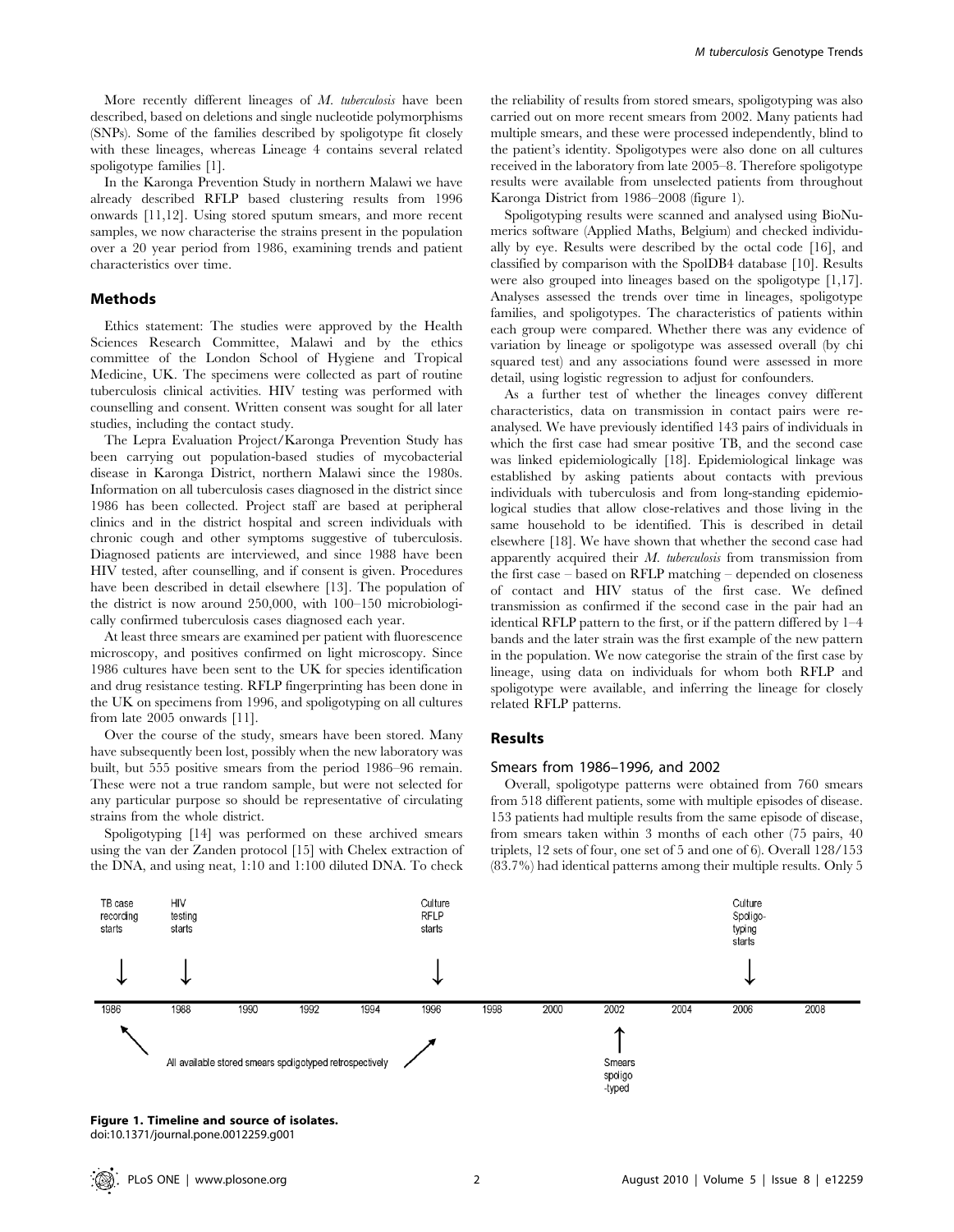patients (3.3%) had slides with totally different patterns (3 pairs, 1 triplet, 1 quadruplet) suggesting mislabelling, cross-contamination or mixed infection. The quadruplet had 2 slides showing one pattern and 2 another, suggesting mixed infection. Other patterns differed by one spacer (15 patients) 2 spacers (3), 3 spacers (1) or 4 spacers (1).

For subsequent analyses, for those with more than one smear, the more common pattern was chosen where possible. For those patients with results with similar patterns that were equally common, the pattern with more spacers was chosen, as the spoligotype patterns with different dilutions suggested that the main error was failure of amplification or hybridization to the membrane (especially for spacer 15). Four individuals were dropped from the analysis because the most likely pattern could not be inferred.

## Cultures from 2005–8

Overall 377 spoligotypes were available from 347 patients. 29 patients had multiple specimens (28 pairs, one triplet). Only one pair had completely different patterns, and was dropped. One pair had one spacer different. Two further pairs had different patterns (one had one spacer different, one completely different) but after more than 6 months.

#### Multiple episodes

12 patients had results from more than one episode of TB. 6 had identical patterns (including one patient with three episodes), 3 had slight differences (one or two spacers) and 3 had completely different patterns.

#### Patterns

To examine patterns and trends each patient was only included once, for their first episode of disease, and any patients with a history of previous TB were excluded. This left 781 patients.

The definition of strain families in the SpolDB4 data base is not clear: some rules are not mutually exclusive [19], and many of the patterns seen in this population have not previously been described. We have based our classification on the definitions, as shown in table 1. It is clear that some families are very similar (X and T for example), and all these related spoligotypes (LAM, H, T, X) are part of Lineage 4. Lineage 1 strains are equivalent to the spoligotype family EAI (East African Indian), Lineage 2 includes Beijing strains; Lineage 3 is equivalent to CAS [1,17].

Three quarters of the strains came from Lineage 4, with most being LAM. Overall 46% of patients had spoligotypes consistent with LAM11, of which half had spoligotype ST59 (in which all spacers are present other than those that define the LAM11 pattern). The other common spoligotypes (those present in more than 10 individuals) are shown in table 2.

## Trends over time

Trends over time were examined by lineage, family and for the common spoligotype patterns. Time was divided into four periods to give roughly equal numbers of specimens: 1986–91, 1992–96, 2002–5, 2006–8.

There was marked variation over time in the proportion of TB due to the different lineages (figure 2), with a decrease in Lineage 4 (from more than 90% of those with identifiable lineages in the early years, to 60% in the most recent period) and an increase in the other 3 lineages  $(p<0.001)$ .

Spoligotypes in Lineage 2 other than Beijing are not clearly defined [17], so we have only considered Beijing strains. All the Beijing strains had the identical, typical spoligotype. None were found among 157 isolates from 1986–1990, with the first isolate in 1991. The proportion increased up to  $4.3\%$  (p trend = 0.003).

The increase in Lineage 3 was due to an increase in the family CAS1-Kili, and most (44/49) of the CAS1-Kili strains were a

Table 1. Frequency of different Lineages and spoligotype families.

| <b>Lineage/Family</b>         |          |          | Octal code  |             |                |             |                |                |                |                |                |          |                |                |                | <b>Frequency</b> | $\%$ |
|-------------------------------|----------|----------|-------------|-------------|----------------|-------------|----------------|----------------|----------------|----------------|----------------|----------|----------------|----------------|----------------|------------------|------|
| Lineage 1 (Indo-Oceanic)      |          |          |             |             |                |             |                |                |                |                |                |          |                |                |                | 61               | 7.8  |
| EAI                           | $\ast$   | $\ast$   |             |             |                |             |                | $\ast$         | ∗              | $\overline{4}$ |                | 3        | ⋇              | $\ast$         | $*$            | 61               | 7.8  |
| Lineage 2 (East Asia)         |          |          |             |             |                |             |                |                |                |                |                |          |                |                |                | 20               | 2.6  |
| Beijing                       | $\Omega$ | 0        | $\mathbf 0$ | $\mathbf 0$ | $\mathbf 0$    | $\mathbf 0$ | $\mathbf 0$    | $\mathbf 0$    | $\mathbf 0$    | $\mathbf 0$    | $\mathbf 0$    | 3        | $\overline{7}$ | $\overline{7}$ | $\overline{1}$ | 20               | 2.6  |
| Lineage 3 (East Africa/India) |          |          |             |             |                |             |                |                |                |                |                |          |                |                |                | 70               | 9.0  |
| CAS1-Kili                     | $\ast$   | $\Omega$ | 3           | 3           | $\ast$         | ∗           | $\overline{4}$ | 0              | 0              | 0              | $\Omega$       |          | $\ast$         | $\ast$         | $*$            | 49               | 6.3  |
| CAS1 other                    | $\ast$   | $\Omega$ | 3           | $\ast$      | $\ast$         | $\ast$      | $\ast$         | $\overline{4}$ | $\Omega$       | $\Omega$       | $\Omega$       | 3        | $\ast$         | $*$            | $*$            | 21               | 2.7  |
| Lineage 4 (European-American) |          |          |             |             |                |             |                |                |                |                |                |          |                |                |                | 593              | 75.9 |
| н                             | $\ast$   | $\ast$   | $\ast$      | $\ast$      | $\ast$         | $\ast$      | $\ast$         | $\ast$         | $\ast$         | $\ast$         | $\overline{2}$ | $\Omega$ | $\ast$         | $\ast$         | $*$            | 11               | 1.4  |
| <b>LAM11</b>                  | $\ast$   | $\ast$   | $\ast$      | $\ast$      | $\ast$         | $\ast$      | 6              | 0              | 6              | 0              | 6              | $\Omega$ | ⋇              | ∗              | $*$            | 362              | 46.4 |
| LAM other                     | $*$      | $*$      | $\ast$      | $\ast$      | $\ast$         | $*$         | 6              | $\mathbf{0}$   | $\overline{7}$ | $\overline{7}$ | 6              | $\Omega$ | $\ast$         | $\ast$         | $*$            | 41               | 5.3  |
| T1                            | 7        |          |             |             | $\overline{7}$ | 7           | 7              | 7              | 7              | 7              | 6              | $\Omega$ | 7              | $\overline{7}$ | $\overline{1}$ | 50               | 6.4  |
| T other                       | $\ast$   | $*$      | $*$         | $*$         | $\ast$         | $\ast$      | $*$            | $\overline{7}$ | $\overline{7}$ | $\overline{7}$ | 6              | $\Omega$ | $\ast$         | $\ast$         | $*$            | 60               | 7.7  |
| X                             | $\ast$   | $\ast$   | $\ast$      | $\ast$      | $\ast$         | 6           | 7              | 7              | 7              | 7              | 6              | $\Omega$ | ∗              | $\ast$         | $*$            | 19               | 2.4  |
| Unclassified                  | $\ast$   | $\ast$   | $*$         | $\ast$      | $\ast$         | $\ast$      | $\ast$         | $\ast$         | $\ast$         | $\ast$         | $\overline{4}$ | $\Omega$ | $\ast$         | $\ast$         | $*$            | 50               | 6.4  |
| Lineage unclear               |          |          |             |             |                |             |                |                |                |                |                |          |                |                |                | 37               | 4.7  |

The definitions of spoligotype family are based on those given in SpolDB4 [21], and are shown by octal code. Only those parts of the code that define the spoligotype are shown. Other positions are shown by "\*".

EAI = East African Indian.

CAS = Central Asian.

LAM = Latin American Mediterranean.

doi:10.1371/journal.pone.0012259.t001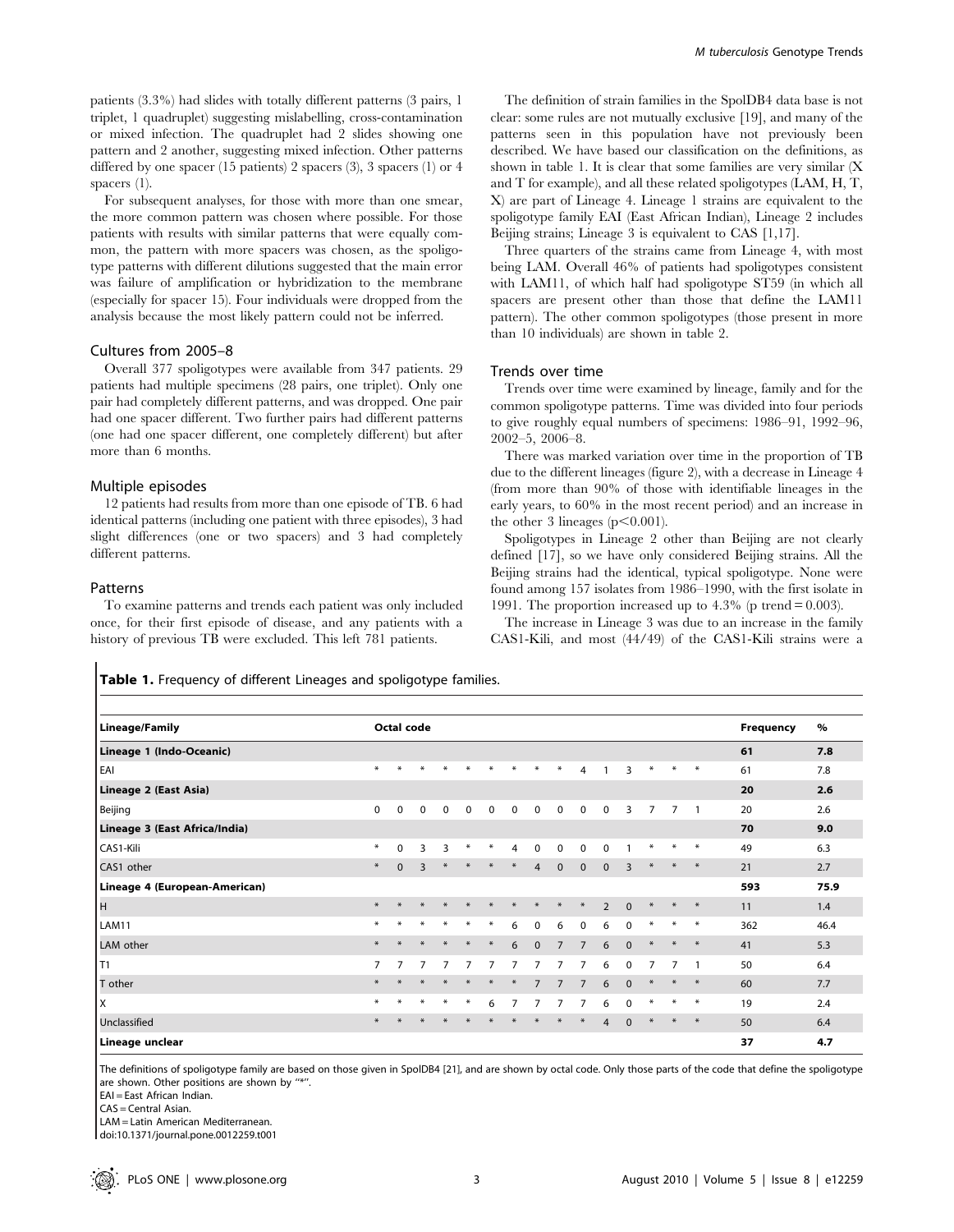Table 2. Trends over time for lineages, spoligotype families and the commoner spoligotypes.

| <b>Lineage Family Spoligotype</b> |              |                 | <b>STno</b>     | 1986-91        |      | 1992-96        |      | $2001 - 5$              |      | $2006 - 8$     |      | <b>Total</b> |
|-----------------------------------|--------------|-----------------|-----------------|----------------|------|----------------|------|-------------------------|------|----------------|------|--------------|
|                                   |              |                 |                 | n              | $\%$ | $\mathbf n$    | $\%$ | n                       | $\%$ | n              | $\%$ |              |
| Lineage 1 (EAI)                   |              |                 |                 | 8              | 3.9  | $\overline{4}$ | 2.2  | 12                      | 8.5  | 37             | 14.6 | 61           |
|                                   |              | 700777747413771 | 129             | $\mathbf{1}$   | 0.5  | $\overline{2}$ | 1.1  | $\overline{\mathbf{3}}$ | 2.1  | 18             | 7.1  | 24           |
|                                   |              | 757777777413731 | 806             | 4              | 2.0  | $\mathbf{1}$   | 0.6  | $\overline{2}$          | 1.4  | $\overline{4}$ | 1.6  | 11           |
| <b>Lineage 2</b>                  |              |                 |                 |                |      |                |      |                         |      |                |      |              |
|                                   |              | 000000000003771 | 1               | $\mathbf{1}$   | 0.5  | $\overline{2}$ | 1.1  | 6                       | 4.3  | 11             | 4.3  | 20           |
| Lineage 3 (CAS)                   |              |                 | 8               | 3.9            | 8    | 4.4            | 16   | 11.4                    | 38   | 15.0           | 70   |              |
|                                   | CAS1-Kili    |                 |                 | $\overline{2}$ | 1.0  | $\overline{2}$ | 1.1  | 11                      | 7.8  | 34             | 13.4 | 49           |
|                                   |              | 703377400001771 | 21              | $\overline{2}$ | 1.0  | $\mathbf{1}$   | 0.6  | 10                      | 7.1  | 31             | 12.2 | 44           |
|                                   | CAS1 other   |                 |                 | 6              | 2.9  | 6              | 3.3  | 5                       | 3.6  | $\overline{4}$ | 1.6  | 21           |
| Lineage 4                         |              |                 |                 | 175            | 85.8 | 159            | 87.4 | 106                     | 75.2 | 153            | 60.2 | 593          |
|                                   | H            |                 |                 | $\overline{2}$ | 1.0  | 3              | 1.7  | $\overline{2}$          | 1.4  | $\overline{4}$ | 1.6  | 11           |
|                                   | LAM11        |                 |                 | 105            | 51.5 | 91             | 50.0 | 74                      | 52.5 | 92             | 36.2 | 362          |
|                                   |              | 777777606060771 | 59              | 32             | 15.7 | 24             | 13.2 | 35                      | 24.8 | 60             | 23.6 | 151          |
|                                   |              | 777777606060731 | 815             | 13             | 6.4  | $\overline{7}$ | 3.9  | 10                      | 7.1  | $\overline{2}$ | 0.8  | 32           |
|                                   |              | 377777606060771 | 59a             | $\overline{7}$ | 3.4  | 3              | 1.7  | 8                       | 5.7  | $\mathbf{1}$   | 0.4  | 19           |
|                                   |              | 577777606060771 | 59 <sub>b</sub> | 8              | 3.9  | 3              | 1.7  | 5                       | 3.6  | 11             | 4.3  | 27           |
|                                   |              | 777767606060771 | 59c             | 8              | 3.9  | 12             | 6.6  | 0                       | 0.0  | $\mathbf 0$    | 0.0  | 20           |
|                                   |              | 777707606060771 | 59d             | $\overline{7}$ | 3.4  | $\overline{4}$ | 2.2  | $\mathbf 0$             | 0.0  | $\mathbf{0}$   | 0.0  | 11           |
|                                   |              | 077777606060671 | 1468            | 5              | 2.5  | 3              | 1.7  | $\mathbf{1}$            | 0.7  | $\overline{2}$ | 0.8  | 11           |
|                                   | LAM other    |                 |                 | 10             | 4.9  | $\overline{7}$ | 3.9  | $\overline{7}$          | 5.0  | 17             | 6.7  | 41           |
|                                   |              | 777777607760771 | 42              | 3              | 1.5  | 6              | 3.3  | 3                       | 2.1  | $\overline{2}$ | 1.8  | 14           |
|                                   |              | 677777607760771 | 20              | $\overline{2}$ | 1.0  | $\mathbf{1}$   | 0.6  | $\overline{2}$          | 1.4  | 9              | 3.5  | 14           |
|                                   | T1           | 777777777760771 | 53              | 12             | 5.9  | 15             | 8.2  | 12                      | 8.5  | 11             | 4.3  | 50           |
|                                   | T other      |                 |                 | 21             | 10.3 | 18             | 9.9  | $7\overline{ }$         | 5.0  | 14             | 5.5  | 60           |
|                                   | X            |                 |                 | 9              | 4.4  | 6              | 3.3  | 0                       | 0.0  | 4              | 1.6  | 19           |
|                                   | Unclassified |                 |                 | 16             | 9.1  | 19             | 12.0 | $\overline{4}$          | 3.8  | 11             | 7.2  | 50           |
| <b>Unclassified</b>               |              |                 |                 | 12             | 5.9  | 9              | 5.0  | $\mathbf{1}$            | 0.7  | 15             | 5.9  | 37           |
| <b>Total</b>                      |              |                 |                 | 204            | 100  | 182            | 100  | 141                     | 100  | 254            | 100  | 781          |

STno. = Spoligotype numbers from the SpolDB4 database. The strains numbered here 59a–d are not found on the database.

Note that only the more common spoligotype patterns are shown for each spoligotype family. For example there were 49 individuals with CAS1-Kili, of which 44 had spoligotype 21, and 5 had other spoligotypes (not shown).

doi:10.1371/journal.pone.0012259.t002

single spoligotype (ST21). The others had 3 closely related patterns. The first isolate of spoligotype ST21 was from 1987, and the proportion increased from  $1\%$  to  $12\%$  (p trend $\leq 0.001$ ).

The Lineage 1/EAI strains were more varied: 10 different spoligotypes. The two most common patterns are shown in table 2. Spoligotype ST129 increased over time  $(p<0.001)$ , and 2 closely related patterns (3 isolates) were also found in the later years. Spoligotype ST806 showed no evidence of increase, and nor did a closely related pattern found in 9 patients. Excluding spoligotype ST129, there was still some evidence of an increase over time in EAI.

Lineage 4 decreased over time. The proportion of LAM11 strains decreased in the last period, although the proportion of spoligotype ST59 increased over time. This may be an artefact, as the spoligotype that we have designated ST59c, which differs from 59 only in the absence of spacer 15 was found only up to 1994  $(p<0.001)$ , and it was previously noted that hybridisation of spacer 15 was not consistent. Another variant of the pattern, which we

have called spoligotype ST59d, was not found after 1996 (p trend  $= 0.001$ ).

The distribution of patients by age and sex was similar in the different lineages. None of the trends with time were changed by adjusting for age, sex or HIV status.

### Trends with HIV

HIV status was available for 615 patients: 47% were HIV positive. The proportion HIV positive varied by lineage  $(p = 0.007)$ , with the highest proportion positive in Lineage 1 (68%). The association between lineage and HIV status persisted but was less strong after adjusting for year, age and sex (adjusted odds ratio for lineage 1 compared to lineage 4 = 2.10, 95% CI 1.05–4.21, table 3). The only individual spoligotype pattern that was associated with HIV status was the most common Lineage 1 spoligotype, ST129, with 17/21 (81%) HIV positive. This association was less strong, but persisted after adjusting for age, sex and year.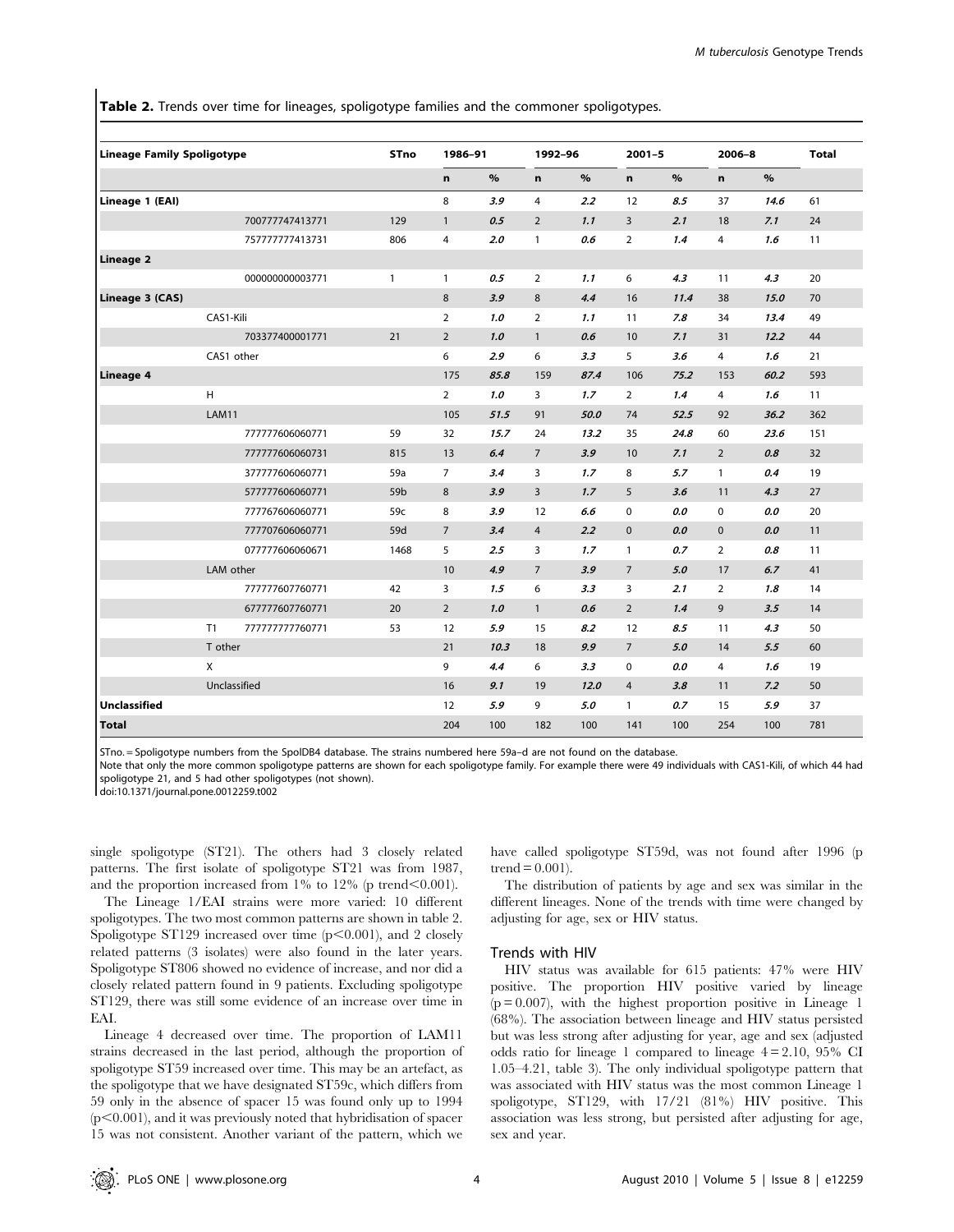

Figure 2. Proportion of tuberculosis due to the different lineages over time. (Isolates that could not be assigned to a lineage are excluded). doi:10.1371/journal.pone.0012259.g002

#### Drug resistance

Overall 39/536 (7.3%) isolates with results available were resistant to isoniazid and 4/536 (0.75%) were resistant to rifampicin. The four patients with multidrug resistant TB were diagnosed in 1986, 1993, 1994 and 2008, and had four different spoligotype patterns. There was no evidence that the proportion of isolates that were isoniazid resistant varied by lineage, spoligotype or spoligotype family more than would be expected by chance. None of the 16 Beijing or 19 spoligotype ST129 strains tested had any drug resistance.

## Outcome

Outcome was recorded for 769 individuals: 556 were cured, 125 died, 1 had treatment failure, 55 were lost to follow-up and 32 transferred out. After excluding those who were lost, transferred or failed, the case fatality rate was 18.4%. Mortality was similar in the different lineages (8/55 (14.6%) in lineage 1, 4/17 (23.5%) in 2, 14/63 (22.2%) in 3, 93/512 (18.2%) in 4,  $p = 0.7$ ). The mortality was higher in those who were HIV positive, older, had isoniazid resistance, and in earlier years. After adjusting for these factors none of the lineages or strains were significantly associated with mortality, but numbers were small (403 cases and 45 deaths with data on HIV and isoniazid resistance).

Table 3. Association of HIV status and lineage.

| Lineage     | $HIV- (n/N)$ | %    | <b>OR</b>           | OR adjusted for<br>age, sex, year |
|-------------|--------------|------|---------------------|-----------------------------------|
| (EAI)       | 34/50        | 68.0 | $2.76(1.48 - 5.14)$ | $2.10(1.05 - 4.21)$               |
| 2 (Beijing) | 7/17         | 41.2 | $0.91(0.34 - 2.43)$ | $0.51(0.18 - 1.43)$               |
| 3 (CAS)     | 29/55        | 52.7 | $1.45(0.83 - 2.54)$ | $0.94(0.50 - 1.74)$               |
|             | 201/462      | 43.5 | ref                 | ref                               |

OR = odds ratio.

doi:10.1371/journal.pone.0012259.t003

## Transmission in contact pairs

In order to define the lineage for the contact pairs we first linked the RFLP patterns to the spoligotype. Assuming that other patients in the population with the same RFLP would have the same spoligotype, we inferred the spoligotype pattern for 100 of the RFLP-defined strains from the first cases in the pairs. For the remaining cases, the likely lineage was inferred based on similarity to other RFLP-defined strains in the population. In this way the likely lineage was derived for all but 14 of the 143 patients. We used our previous definition of confirmed transmission. There was no difference by lineage of the first case in the proportion of pairs in which transmission was confirmed: 7/22 (31.8%) Lineage 1, 2/ 7 (28.6%) Lineage 2, 7/16 (43.8%) Lineage 3, 29/84 (34.5%) Lineage 4,  $(p = 0.9)$ . There was still no difference after adjusting for closeness of contact or HIV status of the first case.

# Discussion

This small rural area of northern Malawi has examples of all the Lineages of M. tuberculosis. The early predominance of Lineage 4 has decreased over time, with concomitant increases in the other 3 Lineages, in particular of spoligotypes ST1 (Beijing), ST21 and ST129. The Beijing genotype is very widespread, making up the majority of tuberculosis cases in some parts of the world, and increasing in others [4]. In some countries, notably Eastern Europe, it is associated with drug resistance [4]. We have previously reported an increase in Beijing genotype in this population, based on RFLP patterns, over a shorter time period [20]. This study confirms this trend, and the lack of drug resistance in this setting, but also suggests that the proportion of tuberculosis due to the Beijing genotype has now stabilised at 4%.

Spoligotype ST21, a CAS strain, has been previously recorded (143 examples in the SpolDB4 database [21]) in Europe, the USA, eastern and southern Africa, and the Middle East. Spoligotype ST129, an EAI strain, has been recorded less frequently (19 listed in the SpolDB4 database), from Africa, Brazil, USA and Europe. Both spoligotypes ST21 and ST129 had previously been noted to be the spoligotypes of two of the common RFLP-defined clusters identified in the Karonga population [22].